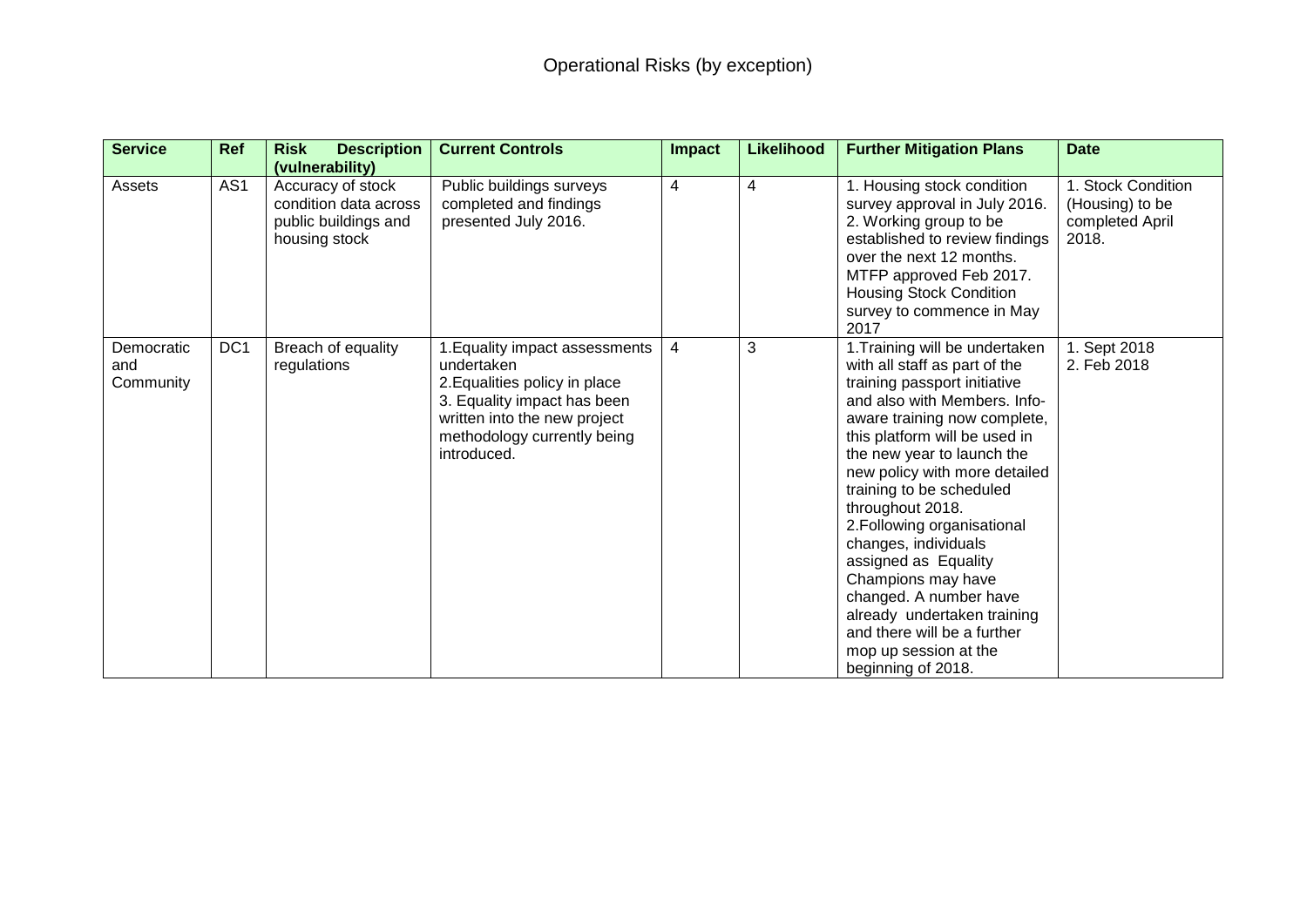| <b>Service</b>             | <b>Ref</b>      | <b>Risk</b><br><b>Description</b><br>(vulnerability) | <b>Current Controls</b>                                                                                                                                                                                                                                                                                                                                                                         | Impact         | <b>Likelihood</b> | <b>Further Mitigation Plans</b>                                                                                                                                                                                                                                                            | <b>Date</b>                  |
|----------------------------|-----------------|------------------------------------------------------|-------------------------------------------------------------------------------------------------------------------------------------------------------------------------------------------------------------------------------------------------------------------------------------------------------------------------------------------------------------------------------------------------|----------------|-------------------|--------------------------------------------------------------------------------------------------------------------------------------------------------------------------------------------------------------------------------------------------------------------------------------------|------------------------------|
| Finance and<br>Procurement | FP <sub>1</sub> | Risk to income<br>stream/budgetary<br>overspend      | 1. Budget monitoring<br>2. Efficiency programme<br>3. Consider latest intelligence<br>for budget reviews<br>4. Contingency reserve in place                                                                                                                                                                                                                                                     | $\overline{4}$ | 3                 | 1. Ensure there is a provision<br>in the General Fund<br>2. Monitor budget position<br>and target specific areas<br>3. Resourcing of efficiency<br>and transformation process                                                                                                              | Ongoing continual<br>process |
|                            | FP <sub>2</sub> | Pension Liability risk<br>to budget                  | 1. Monitoring of pension<br>liability<br>2. Careful<br>consideration of pension cost<br>implications when awarding<br>contracts (externalisation of<br>services)<br>3. Base budgets on latest<br>intelligence<br>4.<br>Manage pressure through the<br>Financial Planning process.<br>5. Close liaison with pensions<br>authority<br>6. Careful workforce planning                               | $\overline{4}$ | 3                 | 1. Flag up potential long term<br>risks and manage carefully<br>as part of the medium term<br>financial planning process.<br>2. The LGPS triennial<br>valuation outcomes have<br>been incorporated into the<br>updated MTFP in Feb 2017.<br>The next review will take<br>place in 3 years. | 1. Ongoing<br>2. Ongoing     |
|                            | FP <sub>3</sub> | Treasury<br>Management<br>failure(General)           | 1. Professional training of staff<br>2. Professional advice and<br>3. Careful<br>support<br>control of lending list including<br>investment limits on institutions<br>through formally adopted<br><b>Treasury Management</b><br>strategy.<br>4. Full<br>compliance with the Chartered<br>Institute of Public Finance and<br>Accountancy's (CIPFA) Code<br>of Practice on Treasury<br>Management | 5              | $\overline{2}$    | 1. Carry out regular credit<br>checks and react to latest<br>developments in treasury<br>management risk                                                                                                                                                                                   | Ongoing continual<br>process |